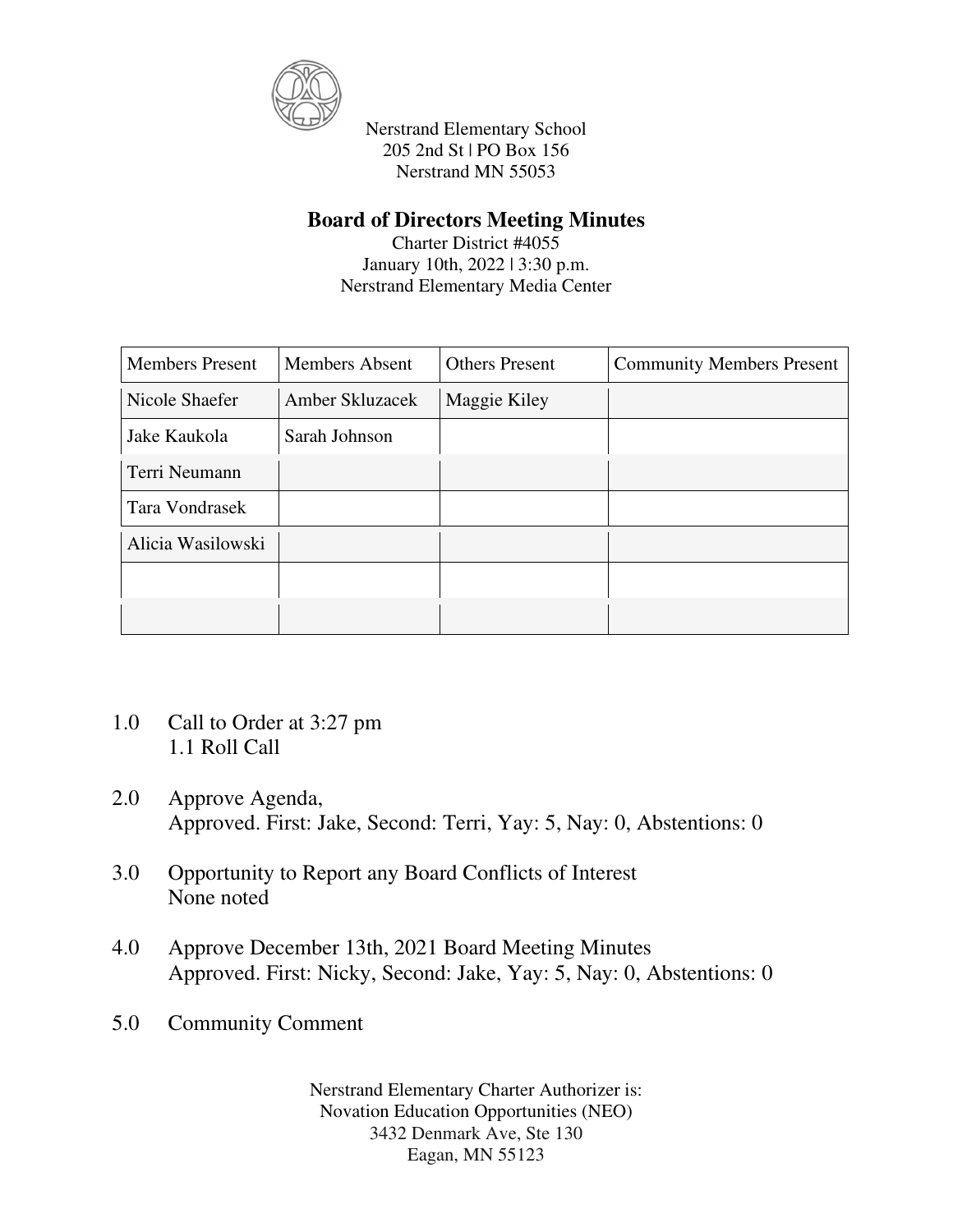

None

- 6.0 Reports
	- 6.1 Director Report

See Reports for additional details

- a ) School Highlights -DARE program will start with  $5<sup>th</sup>$  graders -Jan.  $18<sup>th</sup>$  is a curriculum day to review current reading curriculum, open house, and mission statement -Jan. 19 FHS Childrens Play -Jan.  $24<sup>th</sup> 5<sup>th</sup>$  grade to Wolf Ridge -Jan.  $28<sup>th</sup> 4<sup>th</sup>$  grade to RBNC
- b) Personnel Update -Barb Grote resignation, effective 6/30/2022
- c) NEO Update -NEO Learning Walk was very successful and positive
- d) Director Evaluation -Reading committee is working on reviewing current curriculum and data literacy -Enrollment committee is meeting to plan open house Feb.  $5<sup>th</sup>$
- d) Student Performance Results -Reviewed 4<sup>th</sup> grade a-reading and a-math scores
- e) COVID-19 update -ICT team will continue to meet as needed
- 6.2 NEO Authorizer Comments None
- 6.3 Enrollment Update 107 students enrolled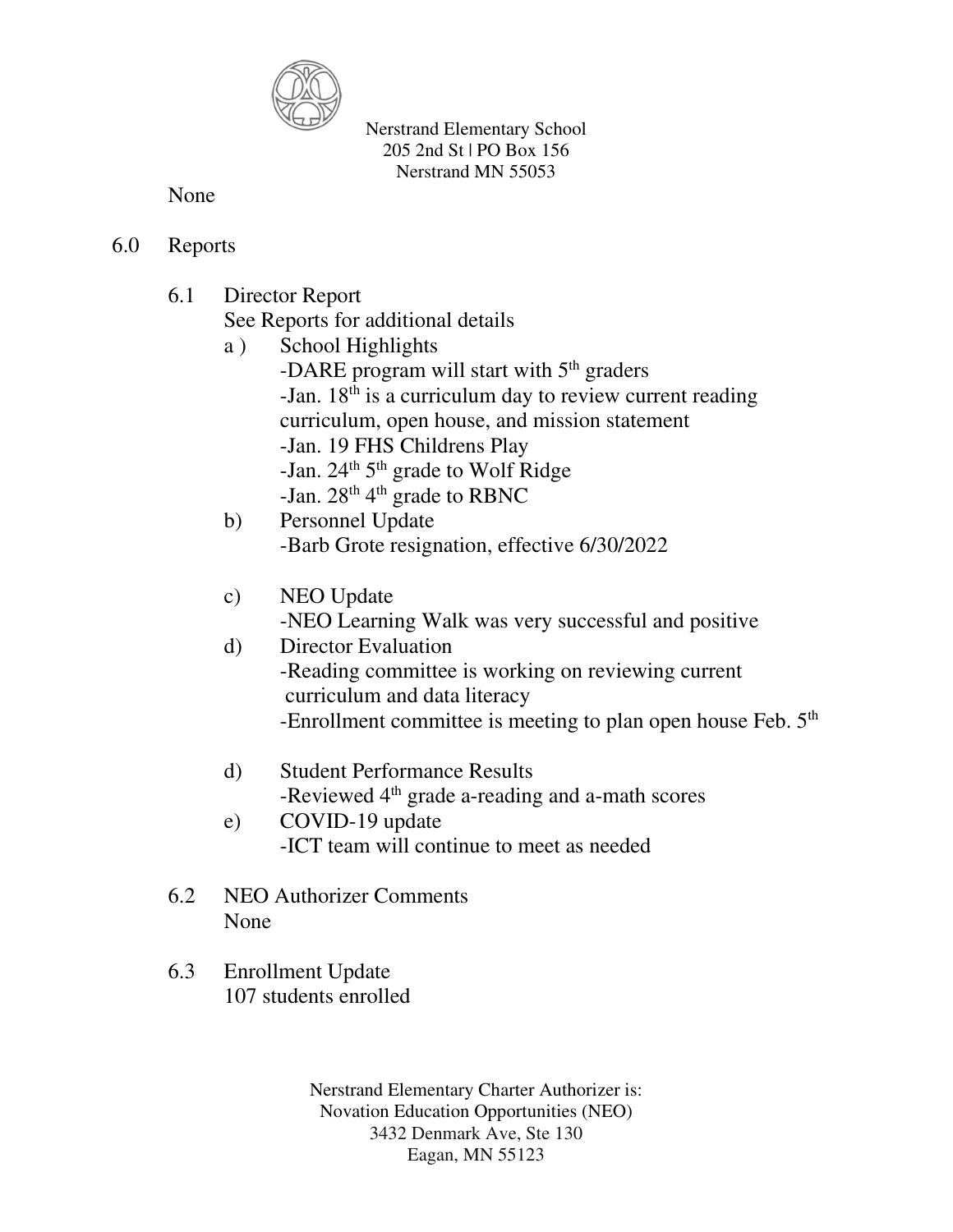

- 6.4 Finance Report
	- a) Monthly Financial Report Motion to approve Monthly Financial Report Motion approved. First: Terri, Second: Jake, Yay: 5, Nay: 0, Abstentions: 0
- 7.0 Policy
	- 7.1 MSBA Vaccination or Testing-Masking Policy #491 Motion to conditional approve MSBA Vaccination or Testing- Masking Policy #491 until February, 14, 2022 Motion approved. First: Nicky , Second: Terri, Yay: 5, Nay: 0, Abstentions: 0

## 8.0 New Business

- 8.1 Ongoing Board Training: Employment Staffing is through EdVisions -EdVisions helps with work agreements -All interviewing is done onsite -EASE Centeral online sign up for benefits -Handbook is updated and electronic copy available in the fall -CEU credits to Faribault not EdVisions
- 8.2 Approve Nerstrand NEO Performance Framework Motion to approve Nerstrand NEO Performance Framework Motion approved. First: Terri, Second: Tara, Yay: 5, Nay: 0, Abstentions: 0
- 8.3 Review 12/13/21 NEO Board Observation Form -Observation form scored all yes's
- 9.0 Old Business